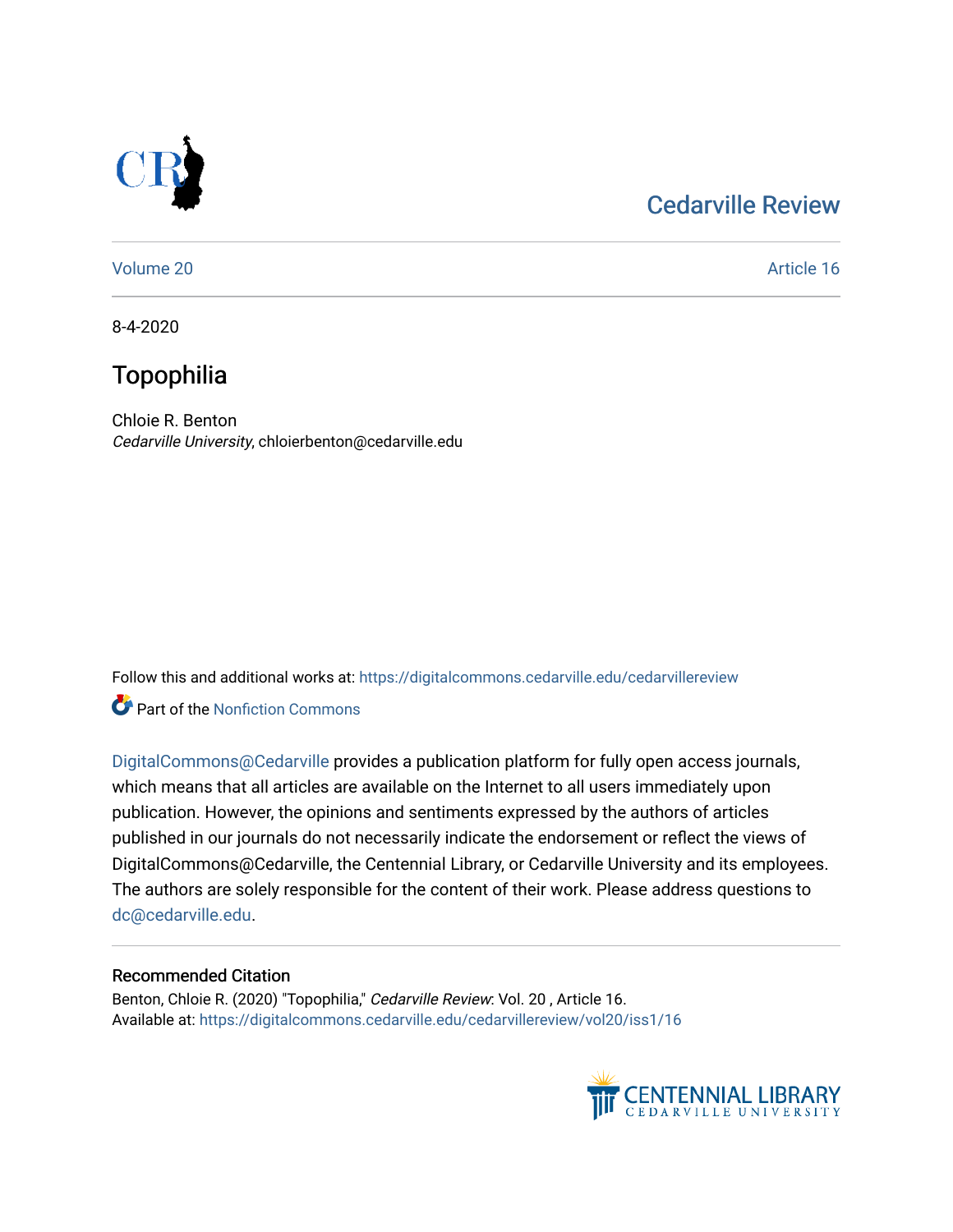## Topophilia

### Description

This piece was written in response to a relocation and considers the implications of "home."

#### Creative Commons License



This work is licensed under a [Creative Commons Attribution-Noncommercial-No Derivative Works 4.0](http://creativecommons.org/licenses/by-nc-nd/4.0/) [License](http://creativecommons.org/licenses/by-nc-nd/4.0/).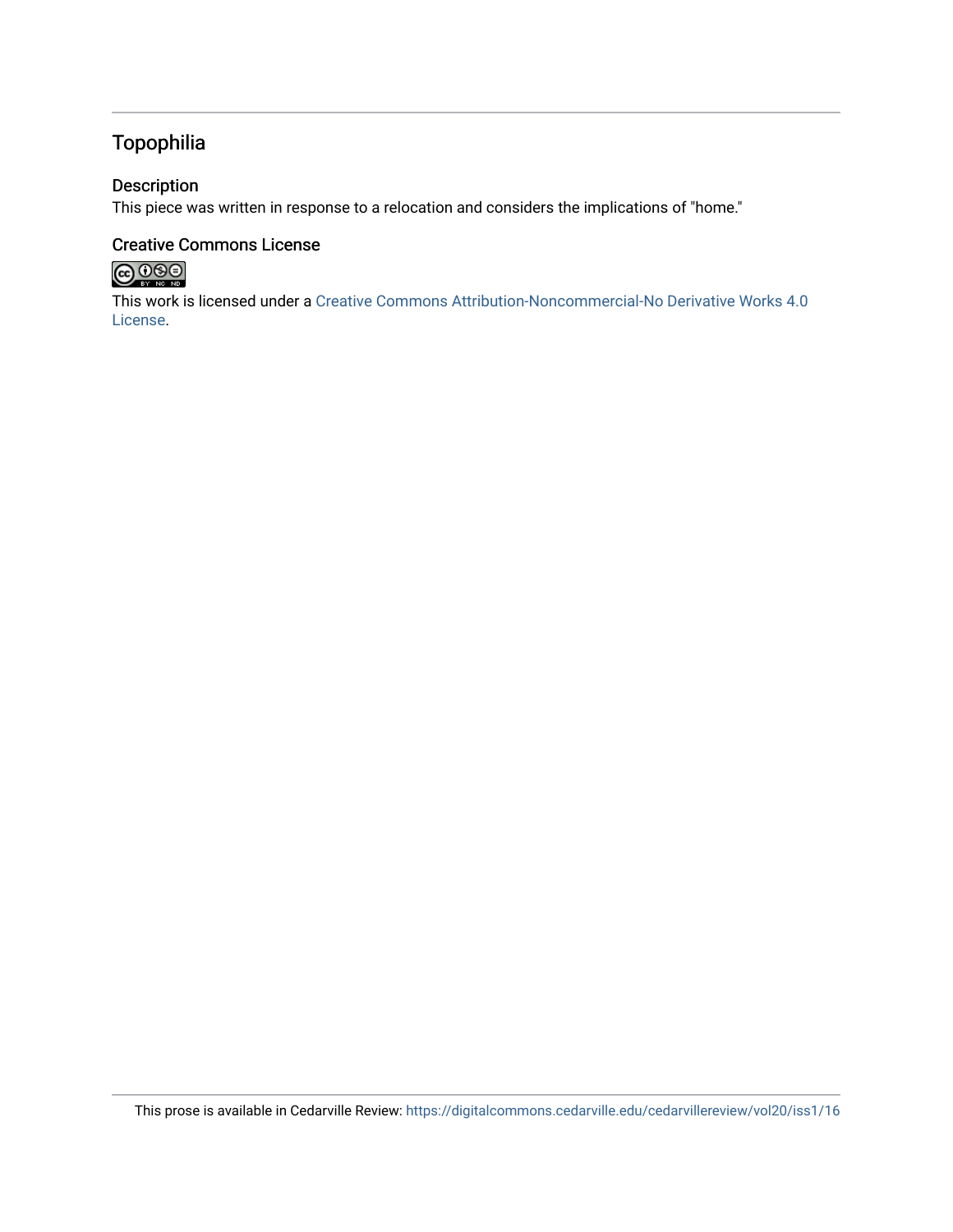#### Nonfiction

# **TOPOPHILIA**

#### CHLOIE BENTON

I was raised on a 20-acre plot of land nestled in central Kansas. A winding gravel drive led to a sprawling ranch style house, Cleary-built barn, and hand sawn red and white chicken coop in the middle of cultivated patchwork fields. The 3500 trees enveloping the property bore witness to sacrifice as my parents meticulously constructed the home they had dreamed after attending open houses on Sunday afternoons, reviewing floor plans at the kitchen table, living in a leaky 900 square foot rental house and becoming Home Depot loyalty members. They chose to build their life in a wheat field halfway between Buhler and Inman with a gentle sloping hill and rich, dark soil; creating a Kansan's paradise their children would be proud to call home.

I've proud to be a born and raised Kansan. It meant driving the dusty backroads with windows cranked down in an old F150 while Johnny Cash murmured through the CD player, watching John Deere tractors lumber across pastures and breathing in crisp, unadulterated night air. Learning how to split a log, shoot a gun, start a chainsaw, run a square mile and track a coyote. Every Friday night, two Ford F-150s backed into the Fast Lane Express Car Wash and a dozen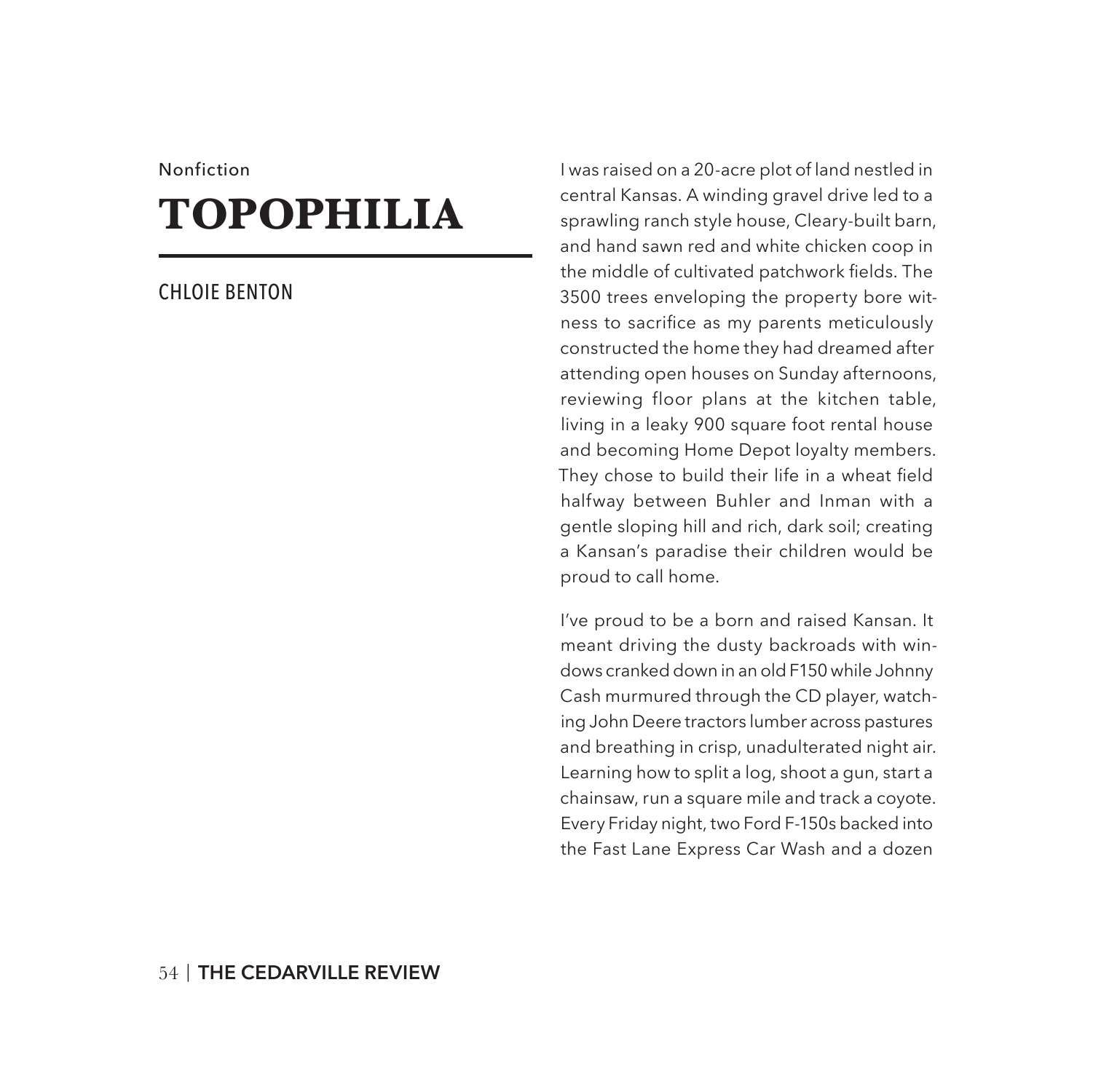people sat on the tailgates drinking cheap beer while crowds cheer for their hometown team a block away. The next morning, sun-wrinkled men with salt-and pepper hair would be up before the sun, sitting at the small-town diner drinking Maxwell House coffee with their dusty, beat-up trucks lined at the curb. The rhythms of life were centered around football season, harvest season, hunting season, off-season, tornado season. The weather determined the days, and solid oak pews with red foam padding were chockfull on Sunday morning.

We used to walk to the end of the gravel driveway every evening to fetch the mail, tugging the Red Flyer wagon with Caleb, Grace, and a coffee can of fish food bouncing inside. On the way, dad flung the food in the pond while I wore his polarized sunglasses to watch the thick catfish bodies approach the surface with gaping mouths. When a storm came, we sat on the front porch, the static of a Royals baseball game sputtering from the battery-operated radio, sipping iced tea and rocking in squeaky chairs while watching the thunderheads roll across the flat plains. The first crack of thunder followed by fat warm raindrops plopping happily onto the thirsty ground, the veins of soil

soaking up the moisture eagerly and rivulets of runoff going to the pond. When the fiery sun set over the prairie and darkness settled in for the night, we would convene on the back deck, roasting s'mores over a fire pit, and pointing out the Milky Way galaxy, Orion, Andromeda, the Big Dipper, the Little Dipper, Cassiopeia, Venus and Mercury. Often, we observed a half dozen shooting stars; closing our eyes to ponder the wishes.

The insulated house walls witnessed the successes and failures of a family, the death of pets and oppressive diagnoses, shriveled hearts and doors slammed in anger, angry tires spitting gravel down the driveway, a little girl spying on her older sister kissing a boy, three children sitting at the bay window anxiously waiting for dad's car to turn in the drive, and a dinner table with five seats filled in the evening.

The last time I saw the end of our driveway, there was a For Sale sign pasted onto wire markers with a smiling relator staring into my rearview mirror. There was a new job with a relocation package pulling us to Missouri, invading our home, taking pictures and cramming items into boxes with hastily scribbled labels on them to be tossed into the back of a box truck.